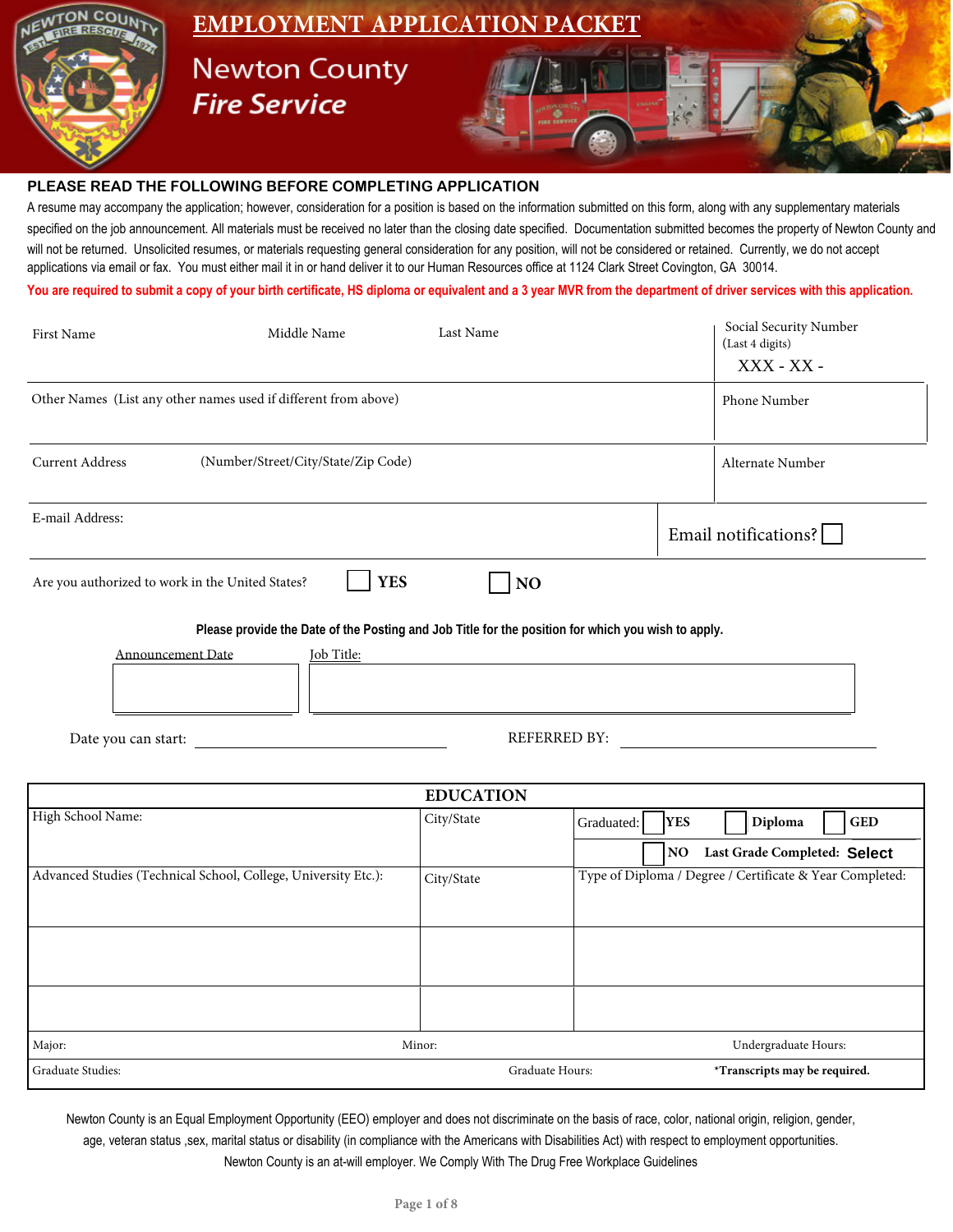### **GENERAL DATA**

| 1. Are you presently working for or have you previously worked for Newton County? If yes, please list date and department.<br>2. Do you or your spouse have any relatives presently working for Newton County government? If yes, please list the name(s),<br>relationship and the department in which employed.                                                                                                                                                                                                                  |  |  |  |  |  |
|-----------------------------------------------------------------------------------------------------------------------------------------------------------------------------------------------------------------------------------------------------------------------------------------------------------------------------------------------------------------------------------------------------------------------------------------------------------------------------------------------------------------------------------|--|--|--|--|--|
|                                                                                                                                                                                                                                                                                                                                                                                                                                                                                                                                   |  |  |  |  |  |
|                                                                                                                                                                                                                                                                                                                                                                                                                                                                                                                                   |  |  |  |  |  |
| 3. Have you recently applied for another position within Newton County government? If yes, please list date and job title.                                                                                                                                                                                                                                                                                                                                                                                                        |  |  |  |  |  |
| 4. Are you licensed to operate a motor vehicle?                                                                                                                                                                                                                                                                                                                                                                                                                                                                                   |  |  |  |  |  |
| If Yes, Driver's License No.<br>State: Select Class: ______ Expiration Date:                                                                                                                                                                                                                                                                                                                                                                                                                                                      |  |  |  |  |  |
| If No, Identification No.<br>D.L. Endorsement, if any:                                                                                                                                                                                                                                                                                                                                                                                                                                                                            |  |  |  |  |  |
| 5. Are you willing to work the hours assigned?                                                                                                                                                                                                                                                                                                                                                                                                                                                                                    |  |  |  |  |  |
| 6. Have you been convicted of a felony within the last seven years?<br>If YES, please use the space below to briefly describe the nature of the crime(s), the date and place of conviction and the legal disposition<br>of the case. Newton County will not deny employment to any applicant solely because the person has been convicted of a crime. The<br>County, however, may consider the nature, date and circumstances of the offense as well as whether the offense is relevant to the duties of<br>the position applied. |  |  |  |  |  |
| 7. Other language(s) fluently Spoken:<br>Read:<br>Write:                                                                                                                                                                                                                                                                                                                                                                                                                                                                          |  |  |  |  |  |
| 8. Machine and Equipment skills:<br>10. PC software applications:<br>9. Computer:                                                                                                                                                                                                                                                                                                                                                                                                                                                 |  |  |  |  |  |
| 11. Special qualifications and skills: (Use this space to indicate any, skills, licenses, or certifications, etc.; which in your opinion would qualify you for the<br>position you seek.)<br>Page 2 of 8                                                                                                                                                                                                                                                                                                                          |  |  |  |  |  |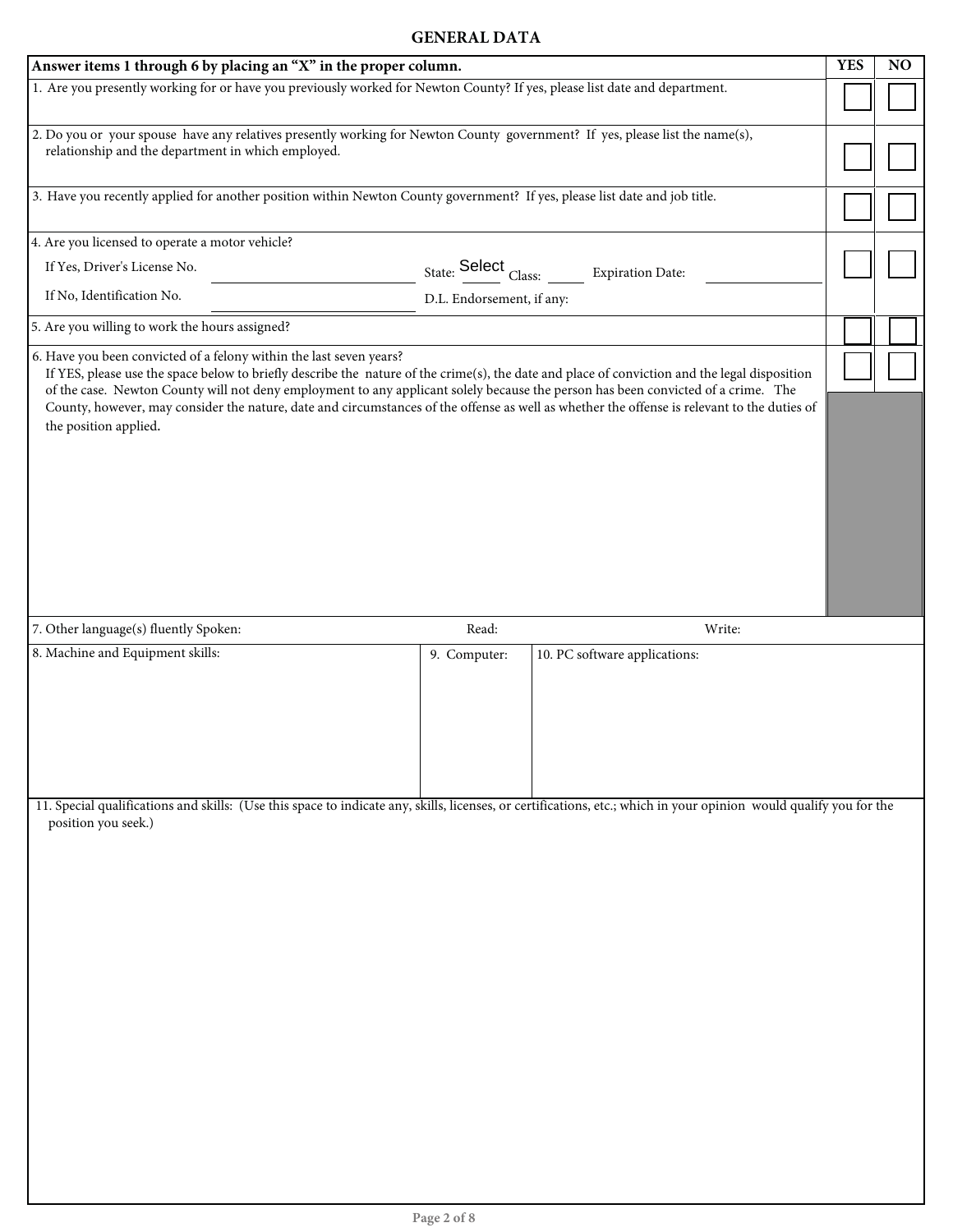### **EMPLOYMENT HISTORY**

| Employer:                                    |                  |               | Job Title:                                     |                               |                        |                        |  |
|----------------------------------------------|------------------|---------------|------------------------------------------------|-------------------------------|------------------------|------------------------|--|
| Address: (Number/Street/City/State/Zip Code) |                  |               |                                                | Supervisor's Name & Title:    |                        |                        |  |
| From: (Month/Year)                           | To: (Month/Year) | Final Salary: |                                                | No. Of Persons Supervised:    |                        | Full Time              |  |
| Reason For Leaving:                          |                  |               | May we contact this employer?<br>Phone Number: |                               | <b>YES</b><br>NO       | Part Time<br>Temporary |  |
| Duties:                                      |                  |               |                                                |                               |                        |                        |  |
|                                              |                  |               |                                                |                               |                        |                        |  |
|                                              |                  |               |                                                |                               |                        |                        |  |
|                                              |                  |               |                                                |                               |                        |                        |  |
|                                              |                  |               |                                                |                               |                        |                        |  |
|                                              |                  |               |                                                |                               |                        |                        |  |
|                                              |                  |               |                                                |                               |                        |                        |  |
|                                              |                  |               |                                                |                               |                        |                        |  |
| Employer:                                    |                  |               | Job Title:                                     |                               |                        |                        |  |
| Address: (Number/Street/City/State/Zip Code) |                  |               |                                                | Supervisor's Name & Title:    |                        |                        |  |
| From: (Month/Year)                           | To: (Month/Year) | Final Salary: |                                                | No. Of Persons Supervised:    |                        | Full Time              |  |
| Reason For Leaving:                          |                  |               |                                                |                               |                        |                        |  |
|                                              |                  |               |                                                | May we contact this employer? | $\bf NO$<br><b>YES</b> | Part Time              |  |
| Duties:                                      |                  |               | Phone Number:                                  |                               |                        | Temporary              |  |
|                                              |                  |               |                                                |                               |                        |                        |  |
|                                              |                  |               |                                                |                               |                        |                        |  |
|                                              |                  |               |                                                |                               |                        |                        |  |
|                                              |                  |               |                                                |                               |                        |                        |  |
|                                              |                  |               |                                                |                               |                        |                        |  |
|                                              |                  |               |                                                |                               |                        |                        |  |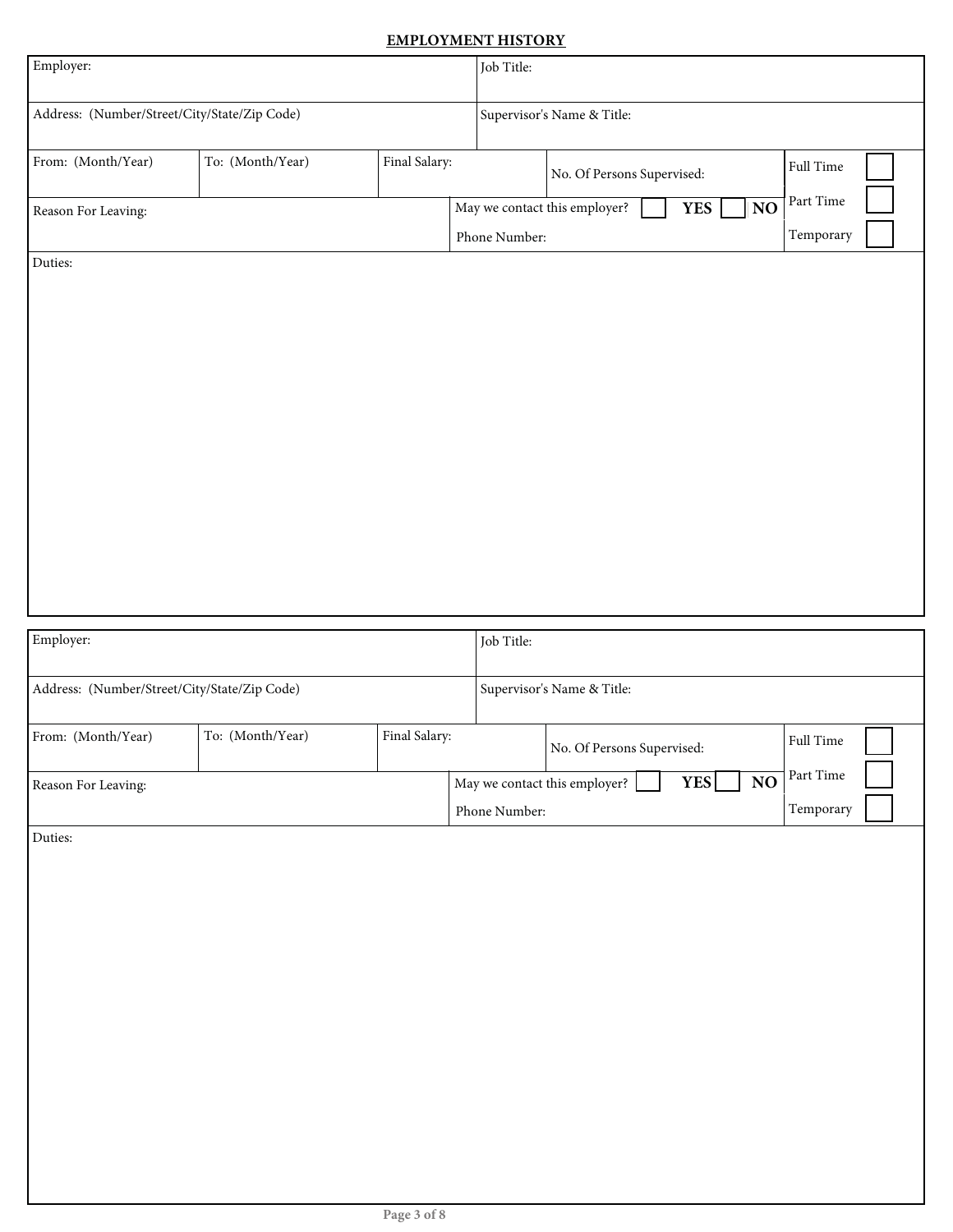| Employer:                                    |                  |               | Job Title:    |                               |                  |           |  |
|----------------------------------------------|------------------|---------------|---------------|-------------------------------|------------------|-----------|--|
| Address: (Number/Street/City/State/Zip Code) |                  |               |               | Supervisor's Name & Title:    |                  |           |  |
| From: (Month/Year)                           | To: (Month/Year) | Final Salary: |               | No. Of Persons Supervised:    |                  | Full Time |  |
| Reason For Leaving:                          |                  |               |               | May we contact this employer? | NO<br><b>YES</b> | Part Time |  |
|                                              |                  |               | Phone Number: |                               |                  | Temporary |  |
|                                              |                  |               |               |                               |                  |           |  |

### **REFERENCES**

### **List three persons other than relatives who have definite knowledge of your qualifications.**

| <b>Full Name</b> | <b>Home or Business Address</b><br>(Number/Street/City/State/Zip Code) | <b>Phone Number</b> | <b>Business or</b><br>Occupation | Years<br>Acquainted |
|------------------|------------------------------------------------------------------------|---------------------|----------------------------------|---------------------|
|                  |                                                                        |                     |                                  |                     |
|                  |                                                                        |                     |                                  |                     |
|                  |                                                                        |                     |                                  |                     |

By submitting and signing this application, I authorize and request any public or private business or other employer for whom I have worked or been employed, or with whom I have sought employment, to supply Newton County with any and all records pertaining to me that have been kept in the usual course of business. The information obtained may be used by Newton County in making decisions with regard to my employment.

I authorize investigation of all statements contained in this application. I certify that there are no willful misrepresentations, omissions or falsifications in the foregoing statements and answers to questions. I am aware that should an investigation disclose any misrepresentation, omission or falsification, my application may be rejected, or if already employed, my employment may be terminated. References and previous employers will be contacted to confirm statements unless otherwise indicated. I also understand that if offered employment by Newton County, I will be required to pass a drug test as a condition of employment.

### **APPLICATIONS WILL NOT BE CONSIDERED UNLESS SIGNED & DATED; AND ALL QUESTIONS ARE ANSWERED.**

### **DATE: APPLICANT'S SIGNATURE :**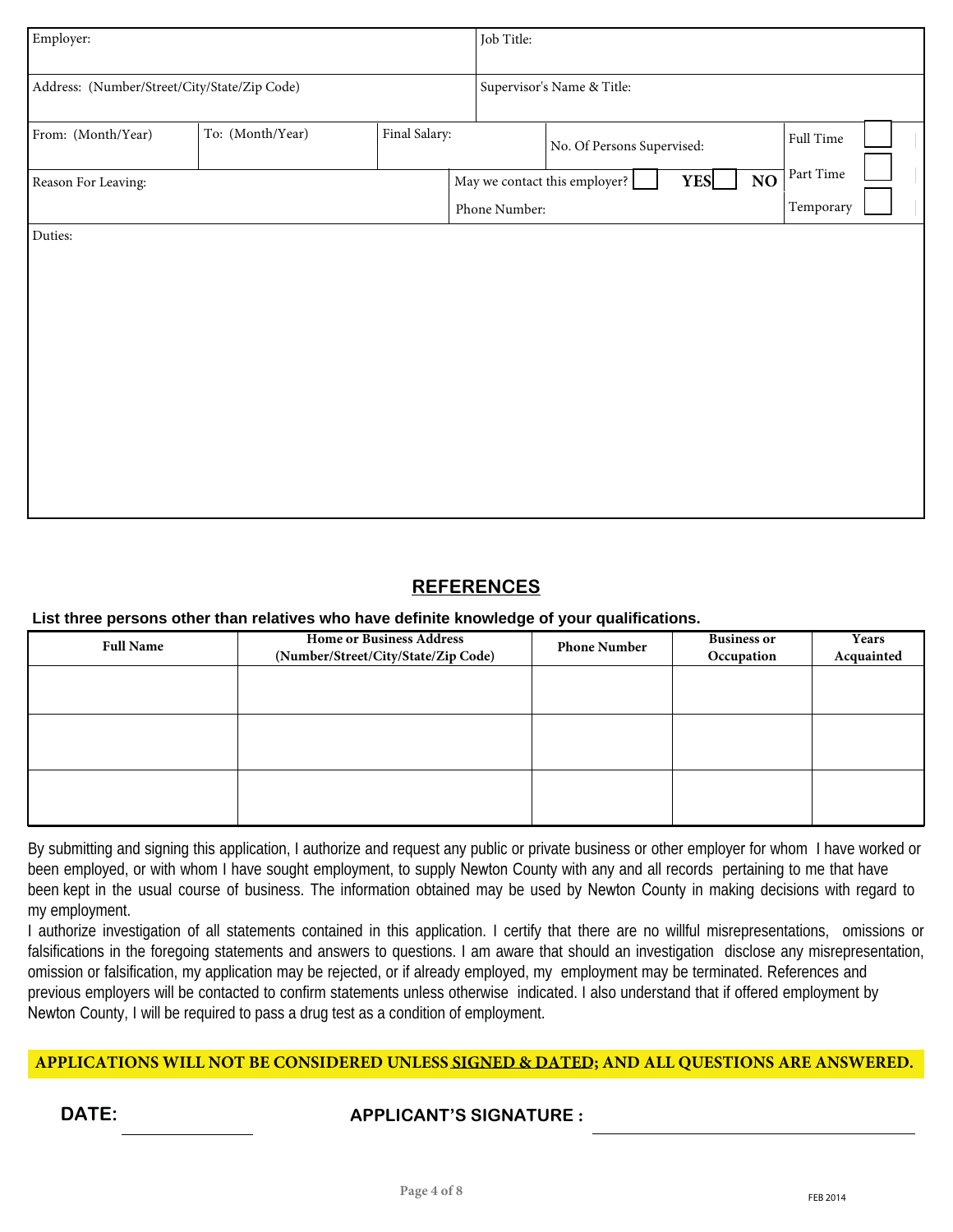## ACKNOWLEDGEMENT OF AT WILL EMPLOYMENT

I hereby acknowledge that my employment relationship with Newton County is strictly one of AT WILL employment. I understand that I may end the employment relationship at any time and for any reason not prohibited by law, and my employer may do the same. I understand that my AT WILL employment status may not be changed except by express written contract approved by the Board of Commissioners.

| <b>Employee/Applicant signature:</b> | Date: |
|--------------------------------------|-------|
|                                      |       |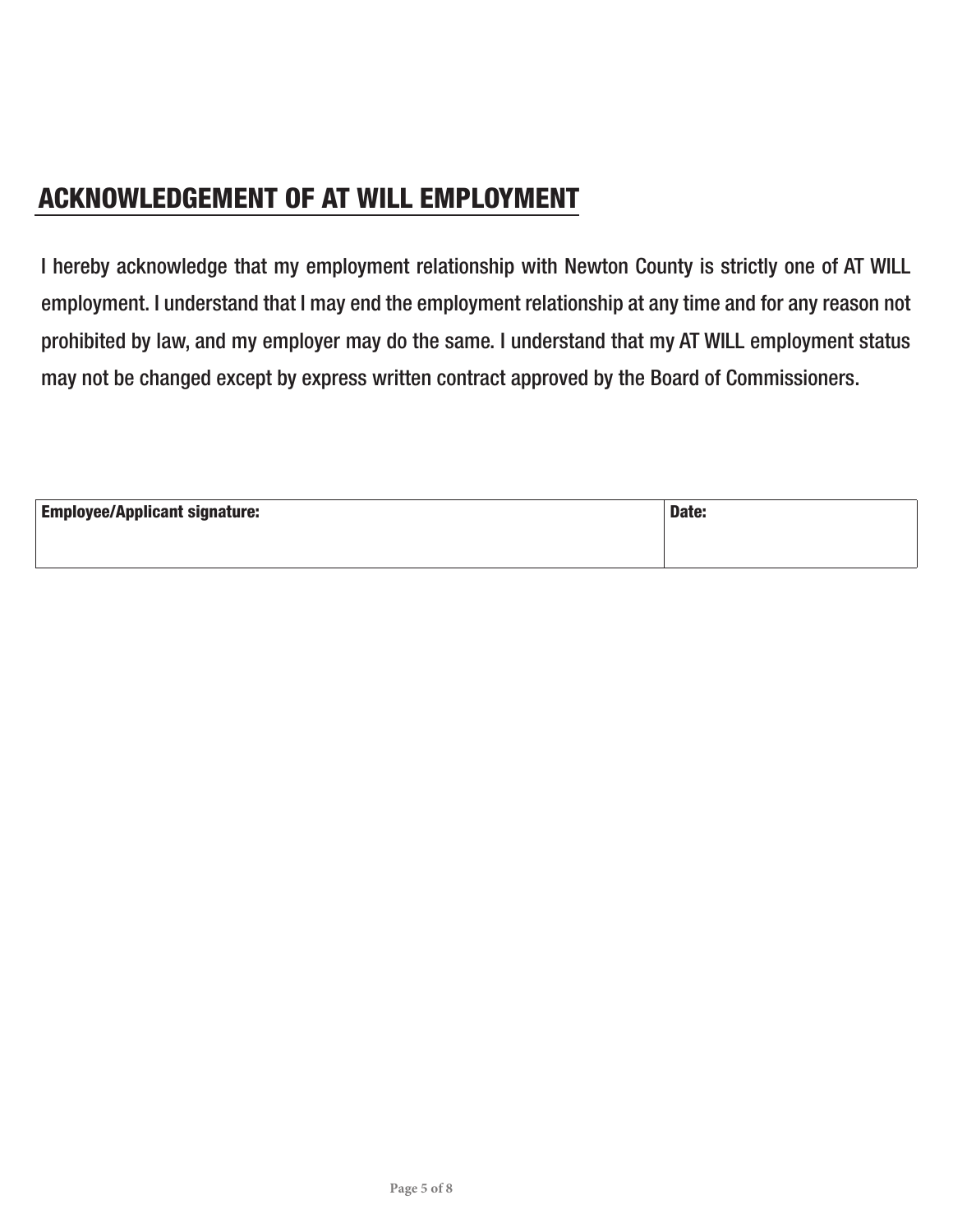

1124 Clark Street Covington, Georgia 30014 www.co.newton.ga.us

### AUTHORIZATION TO RELEASE INFORMATION

I have applied to Newton County, Georgia, for employment. Part of the employment process is an investigation and verification of information I provide or will provide on my application for employment and in occasional reports during my employment with Newton County, Georgia.

I do hereby authorize a review of and full disclosure of all records concerning me to Newton County. The intent of this authorization is to give my consent for full and complete disclosure of the records of educational institutions; employment records; financial statements and records wherever filed; medical and psychiatric treatment and/or consultation including hospitals, clinics and private practitioners, and employment records, including background reports, efficiency ratings, complaints or grievances filed by or against me whether representing me or another person in any case either criminal or civil, in which I presently have or have not had an interest; criminal history record information which may be in the files of the State of Georgia or local criminal justice agency and/or any other information contained in your files relevant to my employment with Newton County, Georgia.

I hereby fully and finally release and discharge Newton County, Georgia, and its officials, employees and agents from any and all liability for acts and ommissions taken pursuant to this authorization. I similarly release all persons, corporations, and other entities who release any information or documents pursuant to this authorization. I represent and warrant that I will not, directly or indirectly, seek disclosure of information obtained pursuant to this authorization either to me or to anyone else. I also understand that this executed document may be used in any process of promotion, transfer or demotion to a position for which I have applied.

I have carefully read and fully understand the contents of this authorization and I execute it voluntarily as my own free act and deed.

| <b>Full Name</b> (printed or typed)      |                   | Date: |
|------------------------------------------|-------------------|-------|
| <b>Street Address</b> (City, State, Zip) |                   |       |
| <b>Social Security Number:</b>           | <b>Signature:</b> |       |

Notary Public *(must be notarized)*

### • This authorization is valid for 60 days or until application is invalidated. To be completed by Human Resources:

| <b>Date of Birth:</b> | Race: | Sex:<br>$ -$ | <b>Purpose Code:</b> |
|-----------------------|-------|--------------|----------------------|
|                       |       |              |                      |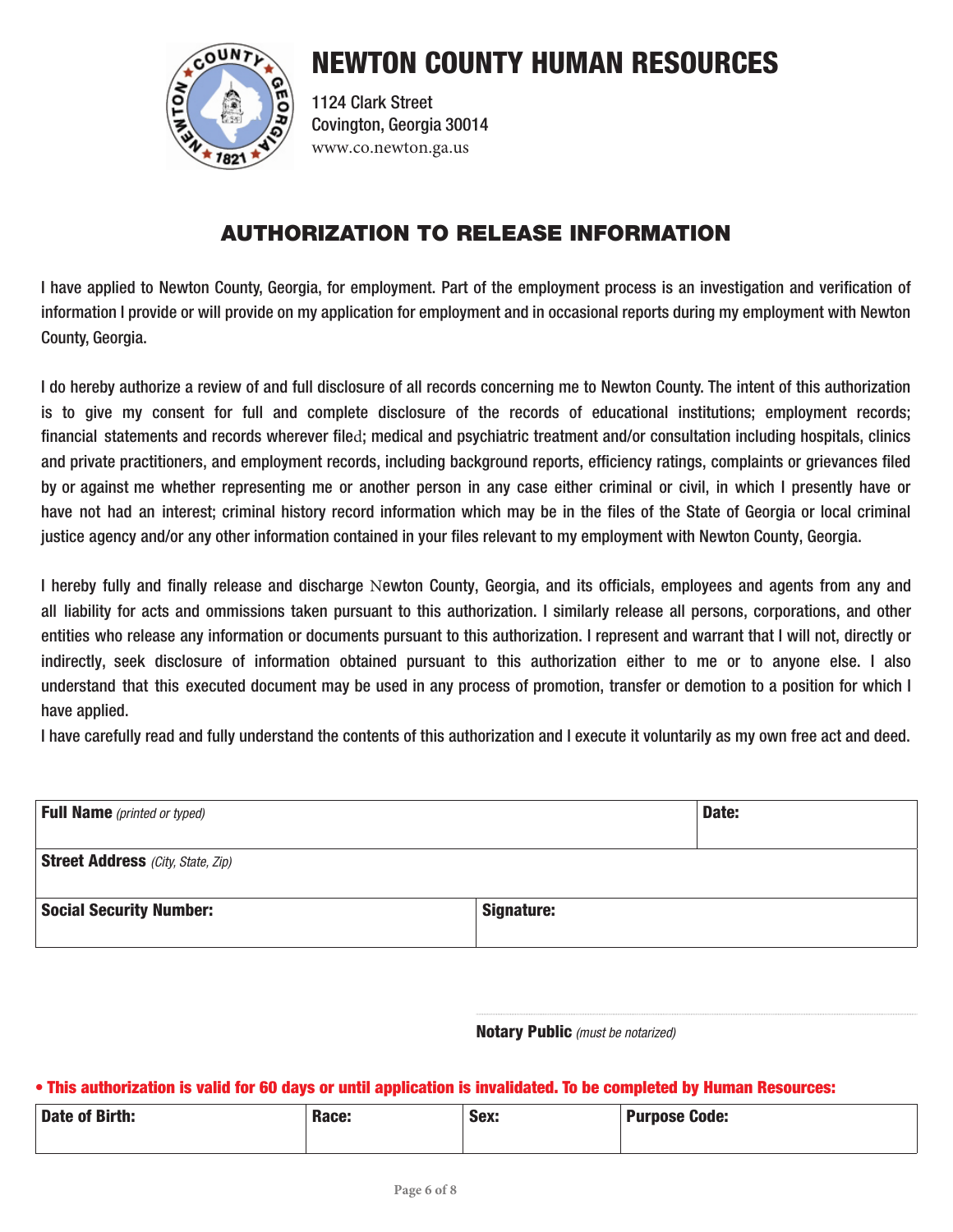

1124 Clark Street Covington, Georgia 30014 www.co.newton.ga.us

### NOTICE TO JOB APPLICANTS NEWTON COUNTY'S DRUG SCREENING POLICY

Newton County has a strong commitment to its employees to provide a safe work environment and to promote high standards of employee health. The County also has a strong commitment to provide high quality public service. Consistent with the spirit and intent of these commitments, the Board of County Commissioners has determined that there is a compelling need for a county policy on drug use, which includes chemical testing for recent use of controlled substances.

Upon an offer of employment by the County and prior to final appointment, job applicants will be asked to consent to a controlled substance screening test. If the initial screening test indicates that the applicant has recently used controlled substances, the applicant will be notified of the test results.

Before a test is administered, applicants will be asked to sign a consent form authorizing the test and permitting release of test results to those county officials with a need to know.

If an applicant refuses to consent to a test, or if testing indicates use of controlled substances, the offer of employment will be retracted, and the applicant will be denied employment with the County. Applicants will be informed if they are rejected on the basis of test results.

All information from an applicant's drug evaluation is confidential to the extent permitted by law, and only those with a need to know are to be informed of test results. Disclosure of such information to any other person, agency, or organization is prohibited unless required by law or a written authorization is obtained from the applicant.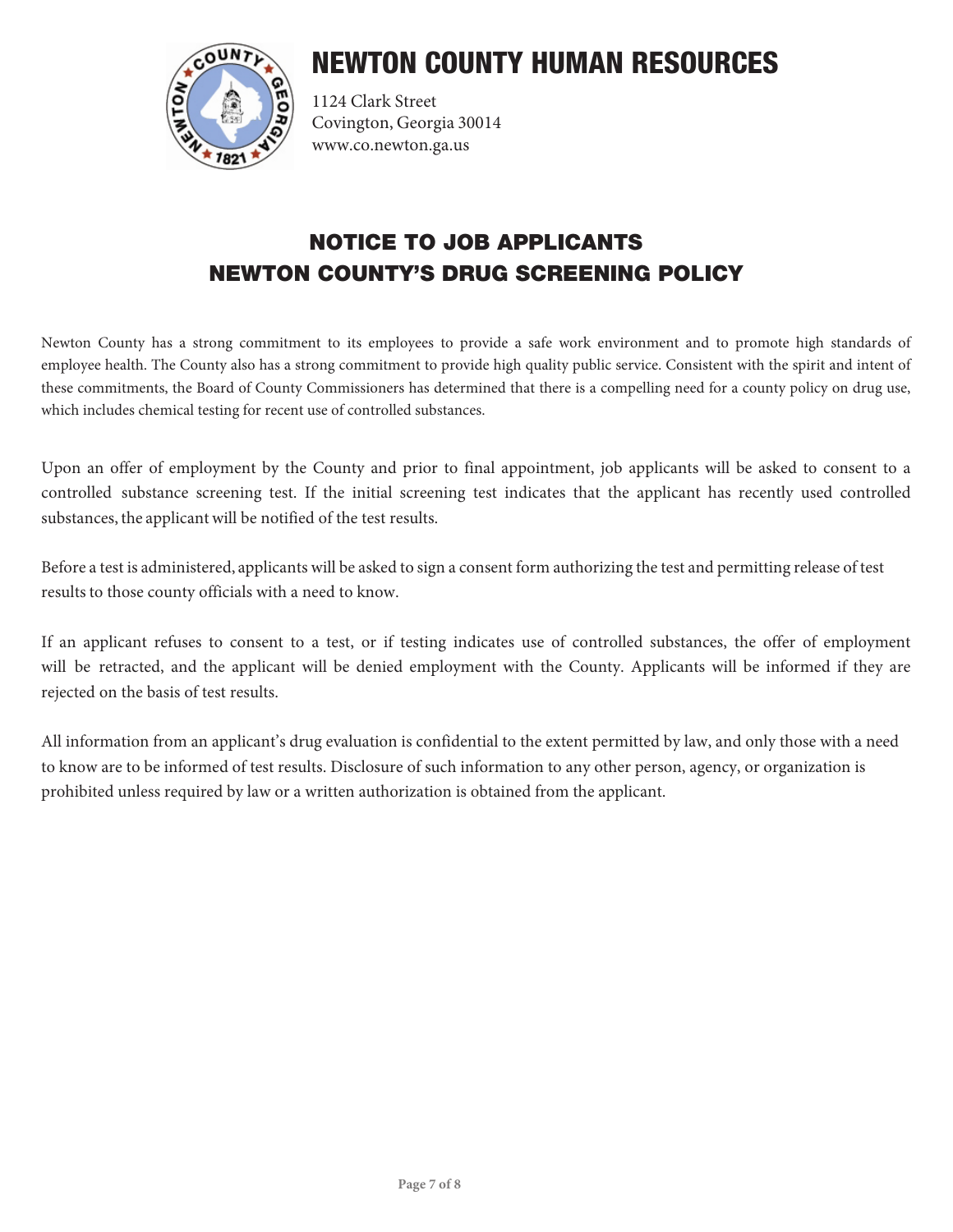# Employment Data Record

Employees are treated during employment without regard to race, color, religion, sex, national origin, age, marital or veteran status, medical condition or handicap, or any other legally protected status.

The purpose for this Data Record is to comply with government record keeping, reporting, and other legal requirements. Periodic reports are made to the government on the following information. The completion of this Data Record is optional. If you choose to volunteer the requested information, please note that all Data Records are kept in a confidential file and are not part of your employment application or personnel file.

Please note: YOUR COOPERATION IS VOLUNTARY. INCLUSION OR EXCLUSION OF ANY DATA WILL NOT AFFECT ANY EMPLOYMENT DECISION.

# VOLUNTARY SURVEY

Government agencies at times require periodic reports on the sex, ethnicity, disabled veteran and other protected status of employees. This data is for statistical analysis.

| Name:                      |        | Date: |
|----------------------------|--------|-------|
| <b>Address:</b>            |        |       |
| City:                      | State: | Zip:  |
| <b>Social Security No.</b> |        |       |

| <b>Complete Only The Sections Below That Apply</b> |             |                                         |                                                                                                                     |                                       |                                                       |
|----------------------------------------------------|-------------|-----------------------------------------|---------------------------------------------------------------------------------------------------------------------|---------------------------------------|-------------------------------------------------------|
| Gender:                                            | $\Box$ Male | $\Box$ Female                           | Age:                                                                                                                |                                       |                                                       |
|                                                    |             |                                         | Check One of the Following: (Ethnic Origin): NOTE: Any choice other than Hispancic/Latino means Not Hispanic/Latino |                                       |                                                       |
| $\Box$ White                                       |             | $\Box$ Black/African American           | $\Box$ Hispanic/Latino                                                                                              | $\Box$ American Indian/Alaskan Native |                                                       |
| $\Box$ Asian                                       |             | $\Box$ Native Hawaiian/Pacific Islander | $\Box$ Two or more races                                                                                            |                                       |                                                       |
|                                                    |             |                                         | Check If Any of the Following are Applicable: $\Box$ Vietnam Era Veteran                                            |                                       | $\Box$ Disabled Veteran $\Box$ Person with Disability |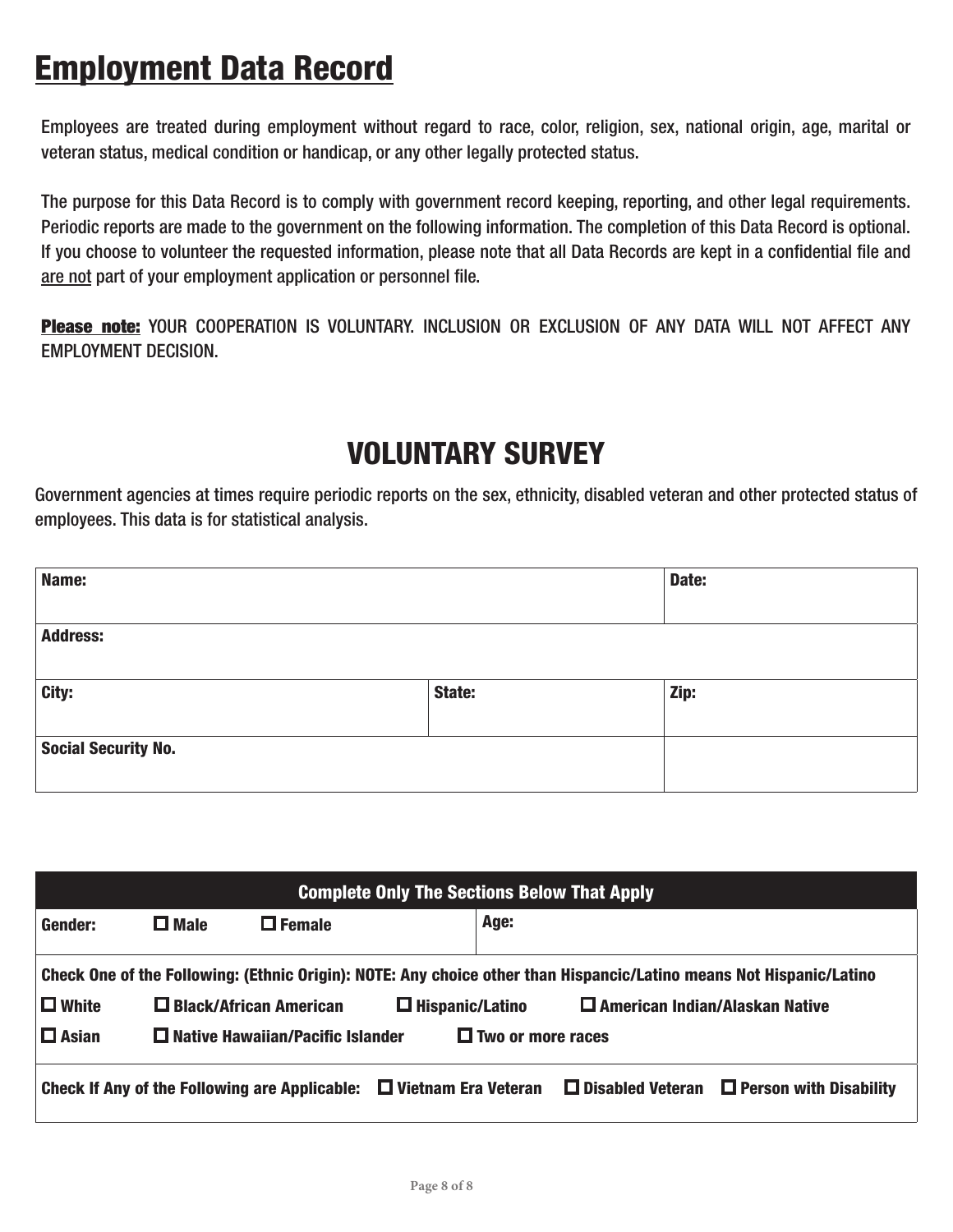

1124 Clark Street Covington, Georgia 30014 Tel: (678) 625-1212 • (678) 625-1210

I, understand that as a condition of my at will employment with Newton County Fire Department, the following requirements must be met:

1. be at least 18 years of age (certified copy of birth certificate); COPY OF BIRTH CERTIFICATE MUST BE SUBMITTED WITH APPLICATION PACKET

- 2. not have been convicted of a felony in past 10 years;
- 3. of good moral character as determined by investigation;
- 4. good physical condition as determined by a medical examination;
- 5. meet minimum physical fitness requirements;
- 6. copy of high school diploma or general education development certificate MUST BE SUBMITTED WITH APPLICATION PACKET
- 7. have an oral interview with the hiring authority and/or representatives;

8. possession of a valid Class B Georgia driver's license; COPY OF DRIVERS LICENSE AND CURRENT 3 YEAR MOTOR VEHICLE REPORT MUST BE SUBMITTED WITH APPLICATION PACKET

9. complete certification required by Georgia Firefighter Standards and Training Council within 12 months of employment and maintained annually thereafter. \* as determined by G.C.I.C. and N.C.I.C. processing

I acknowledge by my signature that I have been given a copy of this statement, understand its contents, and also understand that failure to complete any portion of these conditions will result in my being disqualified for employment.

Signature of Applicant Date

\_\_\_\_\_\_\_\_\_\_\_\_\_\_\_\_\_\_\_\_\_\_\_\_\_\_\_\_ \_\_\_\_\_\_\_\_\_\_\_\_\_\_\_\_\_\_\_\_\_\_\_\_\_\_\_\_\_\_\_\_\_\_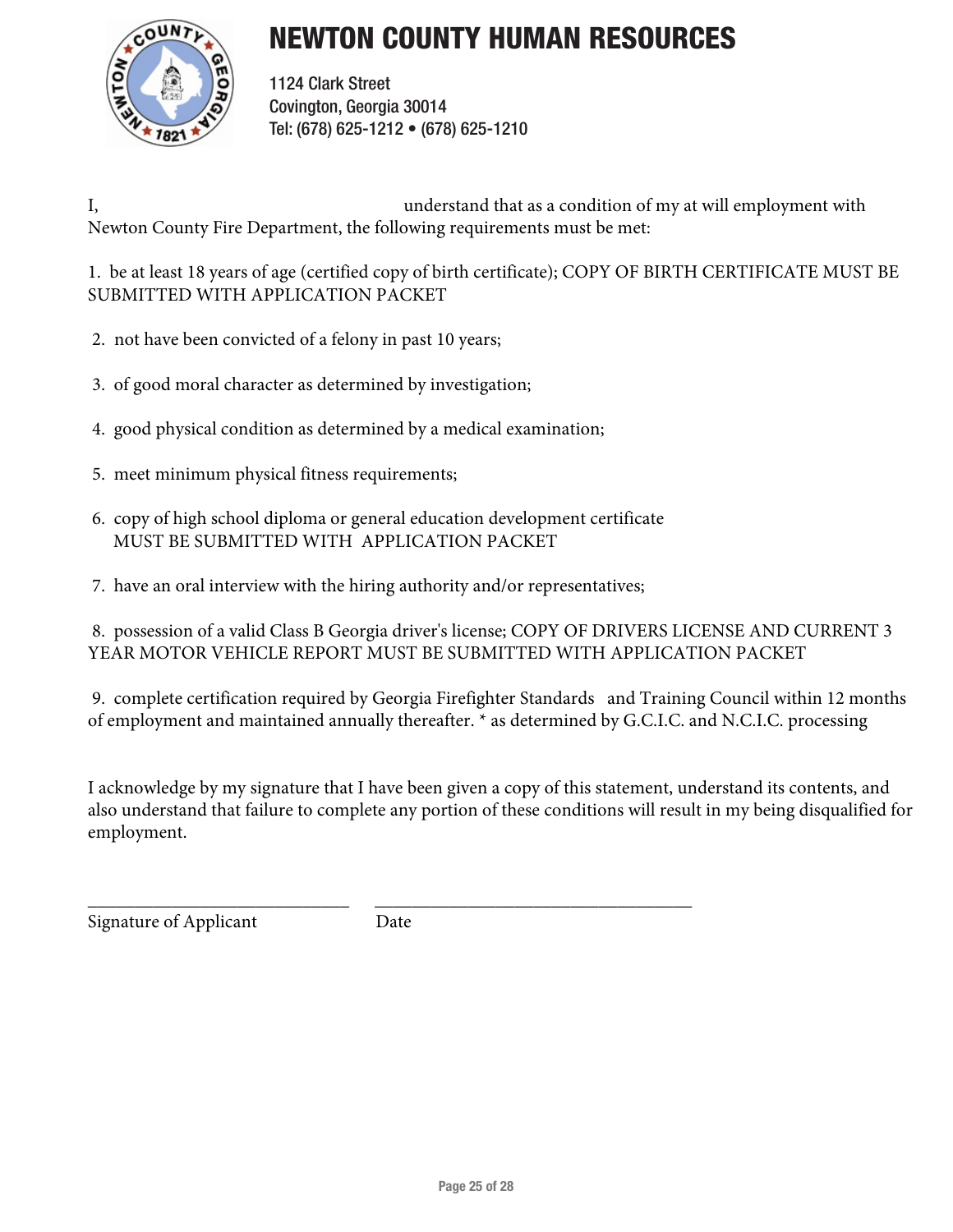

1124 Clark Street Covington, Georgia 30014 Tel: (678) 625-1212 • (678) 625-1210

## PERSONAL HISTORY RELEASE

I do hereby authorize the review of and full disclosure of all records concerning myself to the duly authorized agent of the Georgia Firefighter Standard and Training Council. The intent of this authorization is to give my consent for full and complete disclosure of the records of educational institution, medical treatment and/or consultation including hospitals, clinics, private practitioners, and the U. S. Veterans Administration, employment and pre-employment records including background reports.

I understand that any information obtained by a personal background investigation, which is developed directly or indirectly, in whole or part, upon this release authorization will be considered in compiling any report for the Georgia Firefighter Standards and Training Council. I certify that any person(s) who may furnish such information concerning me shall not be held accountable for giving this information; and I do hereby release said person(s) from any and all liability, which may be incurred as a result of furnishing such information.

A photocopy of this release form will be valid as an original thereof, even though the said photocopy does not contain an original writing of my signature.

| Signature          | Date                   |
|--------------------|------------------------|
| Address            | Phone Number           |
| City, State, & Zip | Social Security Number |
| Date of Birth      |                        |
| Notary Public      | Date                   |

I understand that this information may be obtained through the use of this waiver at any time during which my registration or certification is maintained through the Georgia Firefighter Standards and Training Council.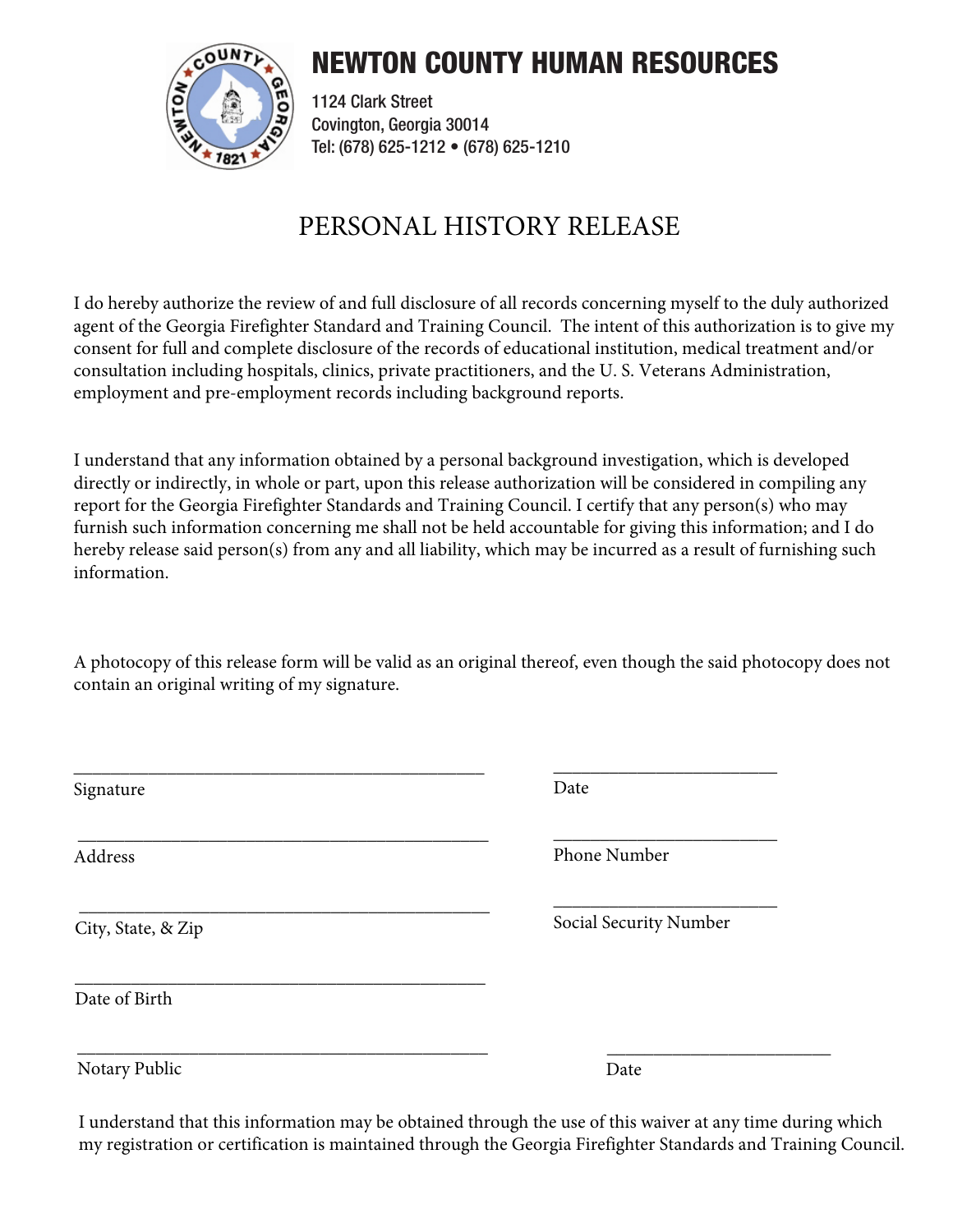### **WHAT TO EXPECT DURING THE PHYSICAL ABILITIES TEST**

#### **TEST ACTIVITIES INCLUDE THE FOLLOWING EVOLUTIONS:**

Evolution # 1

Stair Climb: Applicants will be required to walk up five flights of stairs while simultaneously carrying 1 section of 1 3/4" hose. This hose shall be dropped on the platform at the top of the stairs. At no time shall running or skipping of steps be permitted. Once the hose has been dropped at the top of the platform, the applicant shall move to Activity 2.

#### Evolution # 2

- Hose Hoist: At the top of the platform, the applicant shall pull a section of 2 1/2" hose up to the top of the platform and over the railing utilizing the rope provide at the top of the platform. Individuals will not be permitted to slide rope through hands. This evolution is completed when the hose section is on the platform.
- Evolution # 3
	- Beam Slide: Applicants shall move from the top of the stairs to the beam slide where they will be required to move a 150 lb. beam along a slide by striking it repeatedly with a rubber sledge hammer until the beam has been moved a minimum of six feet.
- Evolution # 4
	- Hose Advance: Applicants shall walk a distance of 150' from the Beam Slide and pick-up the nozzle of a pressurized 1 3/4" hose line. The individual will singularly advance the hose line a distance of 150', open the nozzle and flow water for not less than 2 seconds, close the nozzle and lay the hose on the ground.

#### Evolution # 5

- Rescue Drag: Upon completion of Activity 4, the applicant shall pick-up a 175 lb. dummy and drag it a distance of 150'. Dragging by the arms and legs will not be permitted at least 75% of the torso must be of the ground. Crossing 150' mark shall constitute completion of the Physical Agility Test.
- NOTE: There is nothing that prevents an applicant from resting between the various evolutions. However rest time will be calculated as part of the total test time.

#### **SEVEN MINUTE MAX TIME**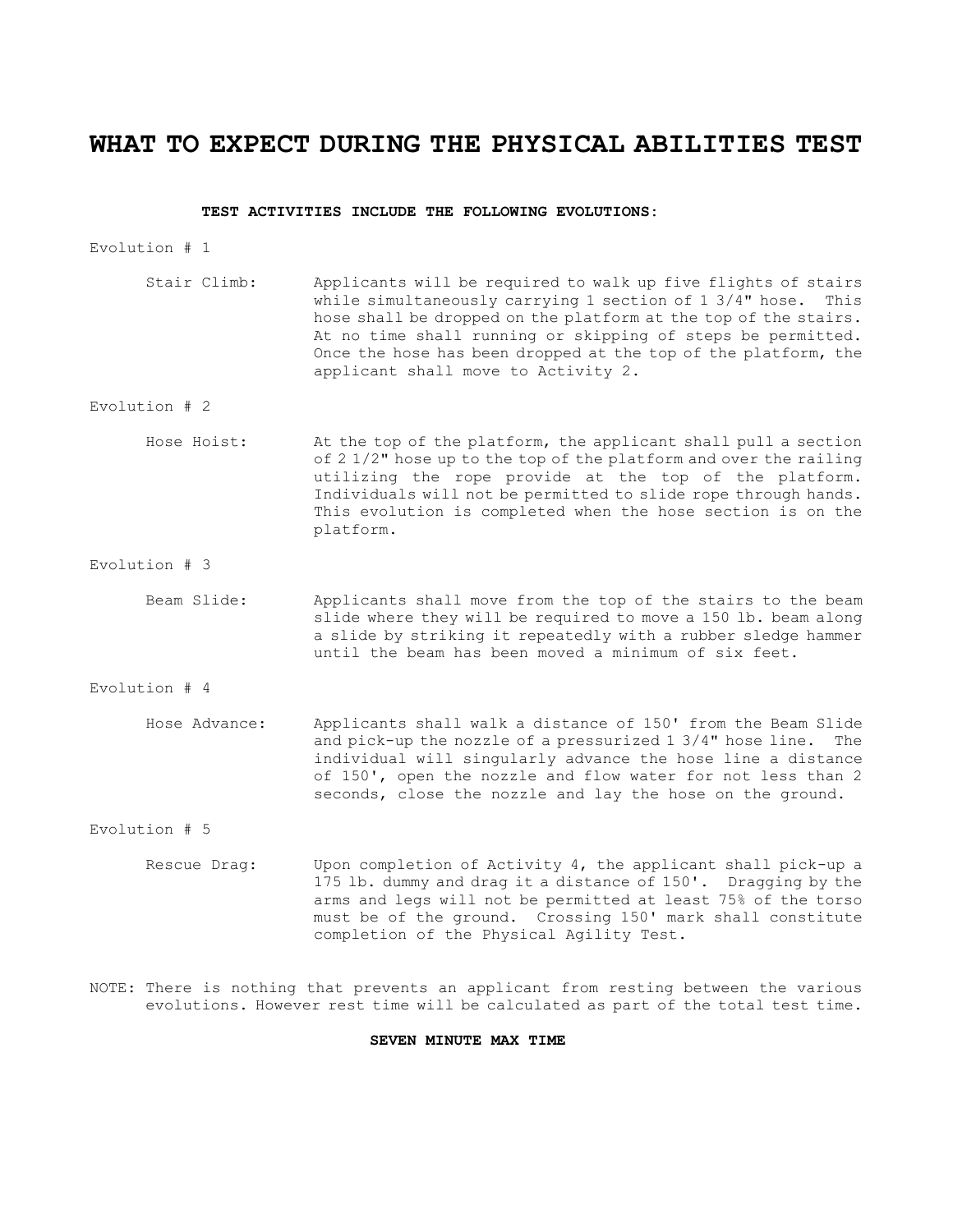# **WHAT TO EXPECT ON THE BASIC SKILLS TEST EXAMPLES TESTING ACTIVITIES WILL INCLUDE THE FOLLOWING TYPES OF PROBLEMS**

| I. |                 |                                    | <b>Math</b> - Whole Numbers (adding, subtracting, multiplying and dividing) |
|----|-----------------|------------------------------------|-----------------------------------------------------------------------------|
| Α. | 1125<br>$+ 274$ | B. 12<br>x 14                      | $C.$ 112 -:- 14 =                                                           |
| D. | 872<br>$-228$   | E. $3/16 + 2/8 =$ F. $3/4 - 2/3 =$ |                                                                             |

#### II **Spelling**

| Α.             | Discharge Outlet  |  |
|----------------|-------------------|--|
| В.             | Engineer          |  |
| $\mathsf{C}$ . | Spreaders         |  |
| $D$ .          | Extension Ladders |  |

#### **III Written Comprehension**

#### The Snow of '97

I had been working for Newton County for about three weeks when it started to snow. Arriving at Station 10 at 7:45 in the morning I found my Lieutenant was already out on the first call of the day. By the time he returned snow was accumulating rapidly. We started running calls for power lines down, fire alarms, trees down, and transformers blowing up. Our workday is 24 hours and the snow and ice had accumulated to about six inches on the road. I knew my Captain could drive, but I was still uneasy with the roads being so slick. That night we ran six structure fires; one right after the That night we ran six structure fires; one right after the other. I was so tired, but I kept going. By 8:00 the next morning we were relieved by the on coming shift. My Captain and I had run 26 calls in a 24-hour period. I was a rookie when the snow started and was a firefighter when the snow shopped. It was great.

1. How long had I worked for Newton County when it started to snow?